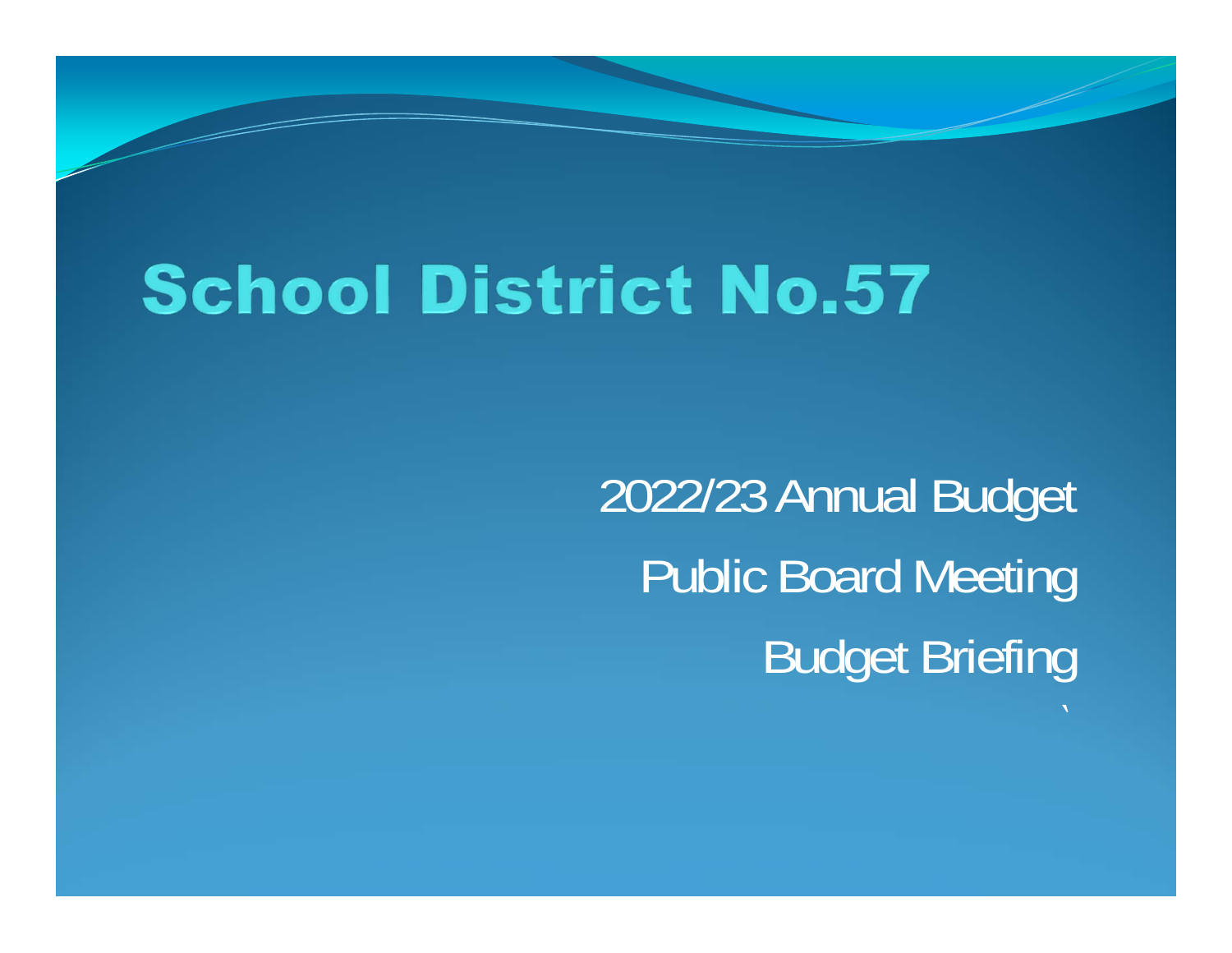### Enrollment 2022/23:

|                            | Projected         | September         |                          |
|----------------------------|-------------------|-------------------|--------------------------|
| <b>FTE'S</b>               | <b>Enrollment</b> | <b>Enrollment</b> | Variance                 |
| <b>School-Age Students</b> | 13,045.000        | 13,079.063        | 34.063<br>$\blacksquare$ |
| <b>Adult Students</b>      | 11.375            | 51.375            | (40.000)                 |
| <b>Other Students</b>      | 12.500            | 13.250            | 0.750<br>P               |
|                            | 13,068.875        | 13,143.688        | 74.813<br>$\blacksquare$ |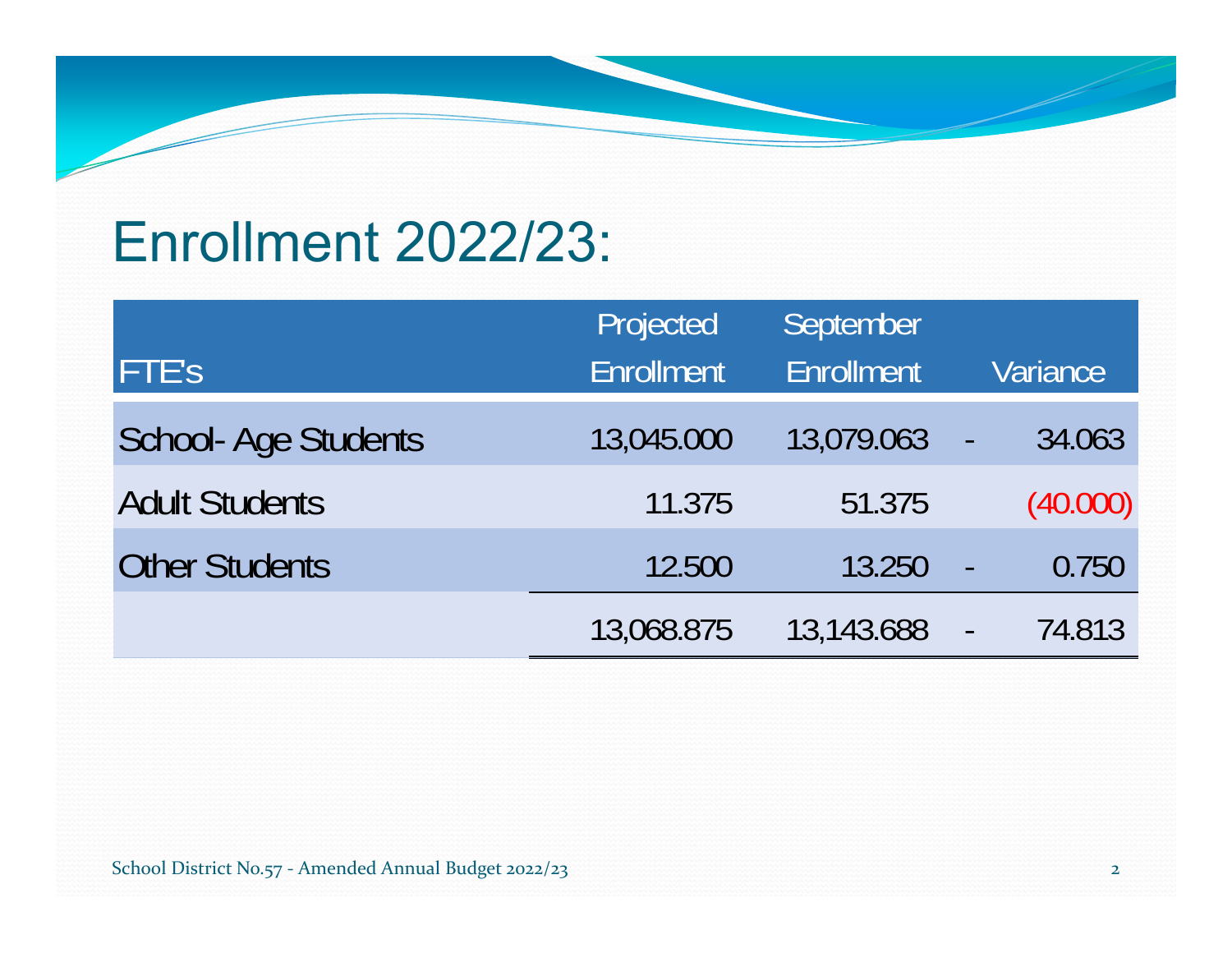### Total Revenue

#### (Statement 2)

|                                         |                     | Annual    |  | <b>Amended</b>                      |  | Variance    |  |  |
|-----------------------------------------|---------------------|-----------|--|-------------------------------------|--|-------------|--|--|
| <b>Ministry of Education Grants</b>     |                     |           |  | $$164,511,893$ \$ $165,876,079$ \$  |  | (1,364,186) |  |  |
| <b>Other Revenues</b>                   |                     | 3,224,524 |  | 3,958,285                           |  | (733, 761)  |  |  |
| <b>Rentals and Leases</b>               |                     | 765,000   |  | 500,000                             |  | 265,000     |  |  |
| Investment Income                       |                     | 253,000   |  | 272,000                             |  | (19,000)    |  |  |
| <b>Amortization of Deferred Capital</b> |                     |           |  |                                     |  |             |  |  |
| <b>Contributions</b>                    |                     | 4,283,966 |  | 4,246,987                           |  | 36,979      |  |  |
|                                         | $\mathcal{S}$       |           |  | 173,038,383 \$ 174,853,351 \$       |  | (1,814,968) |  |  |
|                                         |                     |           |  | <b>Ministry of Education Grants</b> |  |             |  |  |
|                                         |                     |           |  | <b>Other Revenue</b>                |  |             |  |  |
|                                         | Amortization of DCC |           |  |                                     |  |             |  |  |
|                                         |                     |           |  | Rentals and Leases                  |  |             |  |  |

Investment Income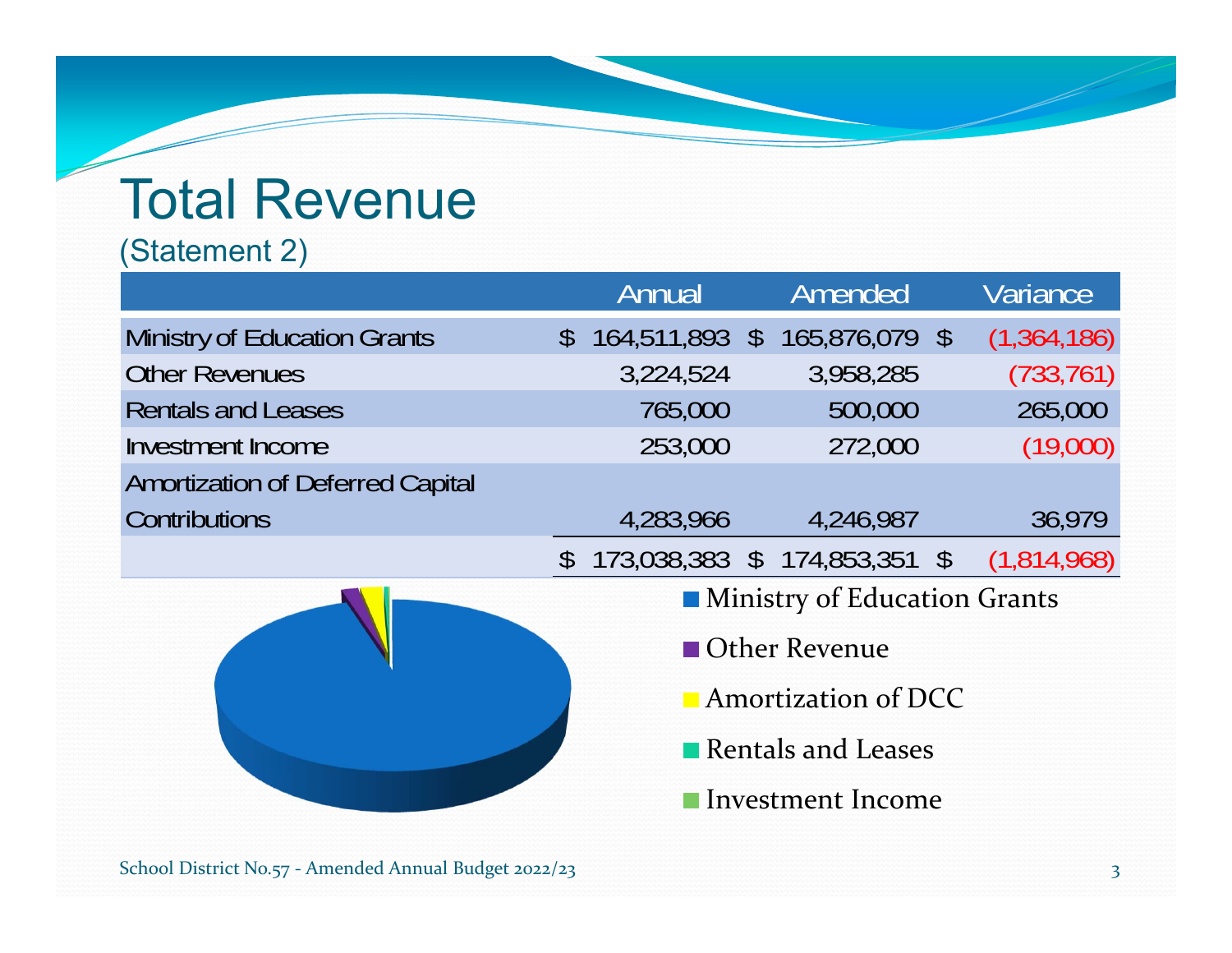## Total Operating Revenue

#### (Schedule 2)

|                              | Amended<br>Annual |  |                |  | Variance   |
|------------------------------|-------------------|--|----------------|--|------------|
| Ministry of Education Grants | $146,474,747$ \$  |  | 146,330,655 \$ |  | 144,092    |
| <b>Other Revenues</b>        | 1,167,524         |  | 1,874,913      |  | (707, 389) |
| <b>Rentals and Leases</b>    | 765,000           |  | 500,000        |  | 265,000    |
| <b>Investment Income</b>     | 250,000           |  | 250,000        |  |            |
|                              | $148,657,271$ \$  |  | 148,955,568 \$ |  | (298, 297) |



**Ministry of Education Grants** 

Other Revenue

- Rentals and Leases
- Investment Income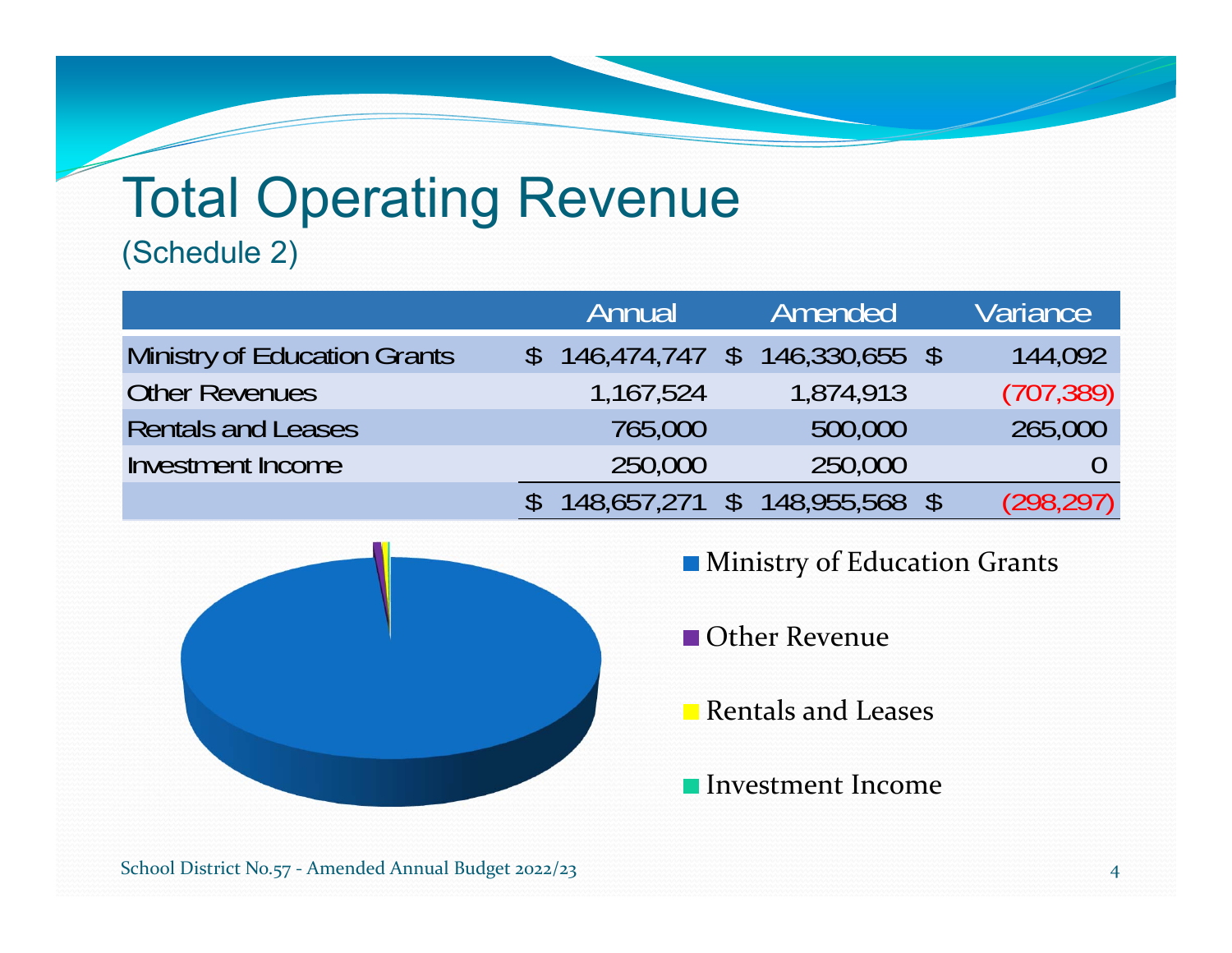### Ministry of Education Grants (Schedule 2A)

|                                                |              | Annual         |            | Amended        |                | Variance         |
|------------------------------------------------|--------------|----------------|------------|----------------|----------------|------------------|
| <b>Ministry of Education Operating Grants:</b> |              |                |            |                |                |                  |
| <b>Operating Grant, Ministry of Education</b>  | $\sqrt[6]{}$ | 143,533,836 \$ |            | 143,792,719 \$ |                | (258, 883)       |
| <b>DISC/LEA Recovery</b>                       |              | (441, 144)     |            | (441, 144)     |                |                  |
|                                                | \$           | 143,092,692 \$ |            | 143,351,575 \$ |                | (258, 883)       |
| <b>Other Ministry of Education Grants:</b>     |              |                |            |                |                |                  |
| Pay Equity                                     | \$           | 2,271,692      | $\sqrt{2}$ | 2,271,692      | $\mathfrak{L}$ |                  |
| <b>Transportation Supplement</b>               |              | 687,663        |            | 687,663        |                |                  |
| <b>FSA Scorer Grant</b>                        |              |                |            | 15,693         |                | (15,693)         |
| <b>Early Learning Framework</b>                |              |                |            | 4,032          |                | (4,032)          |
| <b>Enrolment Receivable</b>                    |              | 422,700        |            |                |                | 422,700          |
|                                                | \$           | 3,382,055 \$   |            | 2,979,080 \$   |                | $\left( \right)$ |
|                                                |              |                |            |                |                |                  |
| <b>Total Ministry of Education Grants</b>      | Ś            | 146,474,747 \$ |            | 146,330,655    | $\zeta$        | (258, 883)       |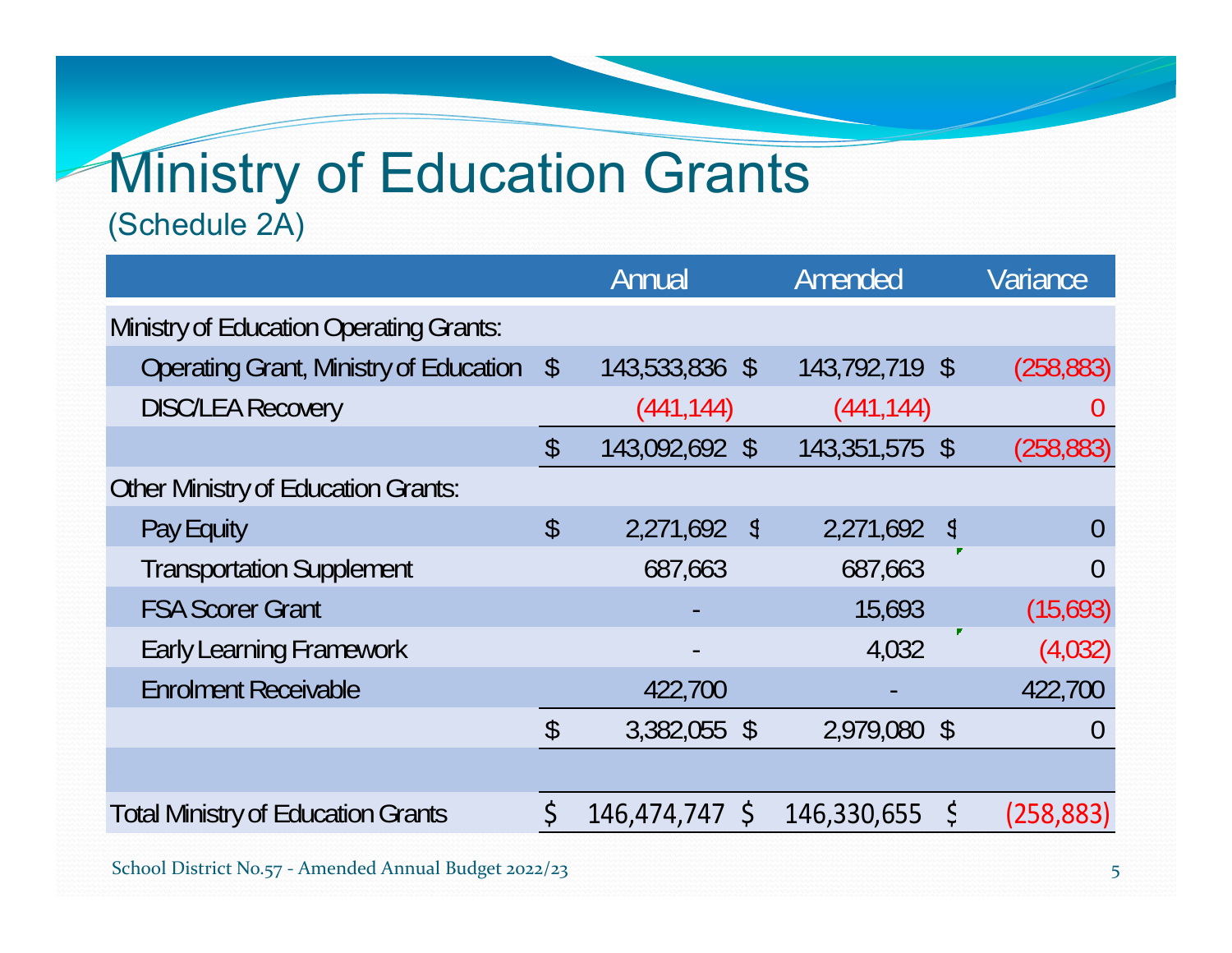### Components of Ministry of Education Grants:

| Funding type:                          |             | Annual         | Amended        |              | Variance   |
|----------------------------------------|-------------|----------------|----------------|--------------|------------|
| Regular Enrollment - school age        | $\zeta$     | 100,155,270 \$ | 100,320,362 \$ |              | (165,092)  |
| Other Enrollment - school age          |             | 2,125,696      | 2,161,722      |              | (36, 026)  |
| <b>Unique Student Needs funding:</b>   |             |                |                |              |            |
| <b>English Language Learning</b>       |             | 2,258,625      | 2,280,815      |              | (22, 190)  |
| <b>Indigenous Education</b>            |             | 5,947,000      | 5,942,305      |              | 4,695      |
| <b>Special Needs Education</b>         |             | 18,706,500     | 18,834,840     |              | (128, 340) |
| <b>Adult Education</b>                 |             | 37,096         | 37,096         |              |            |
| <b>Equity of Opportunity Supplemer</b> |             | 626,802        | 639,899        |              | (13,097)   |
| <b>Salary Differential</b>             |             | 1,033,805      | 1,035,877      |              | (2,072)    |
| <b>Unique Geographic Factors</b>       |             | 12,201,455     | 11,834,165     |              | 367,290    |
| <b>Education Plan</b>                  |             | 117,208        | 115,635        |              | 1,573      |
| <b>Summer Learning</b>                 |             | 43,499         | 44,843         |              | (1, 344)   |
| estimated February funding             |             | 169,060        | 334,235        |              | (165, 175) |
| estimated May funding                  |             | 111,820        | 210,925        |              | (99, 105)  |
|                                        | $\varsigma$ | 143,533,836 \$ | 143,792,719    | $\mathsf{S}$ | (258, 883) |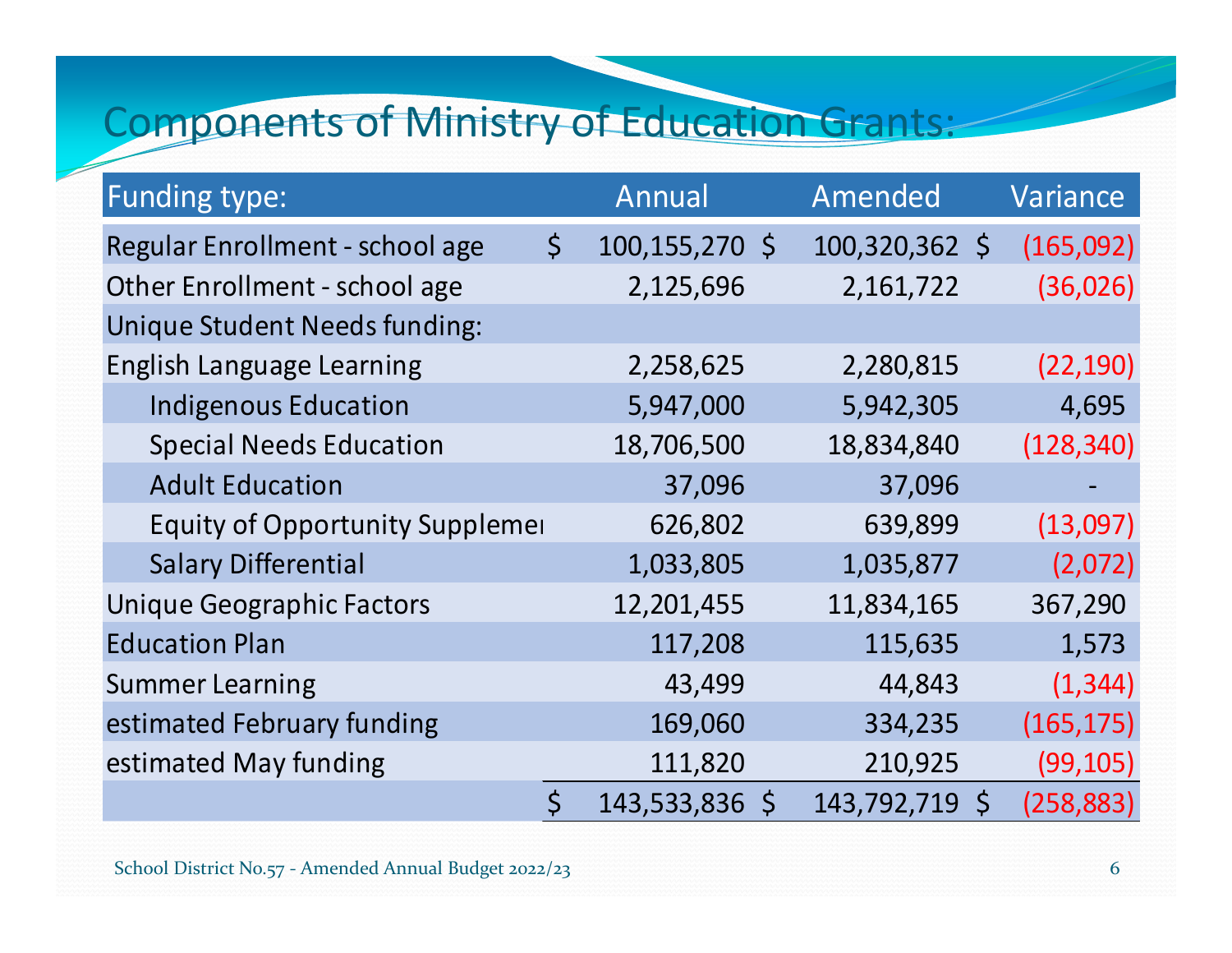### **Other Revenues**

(Schedule 2A):

| <b>Funding type:</b>                               |                            | Annual     | Amended      | Variance   |
|----------------------------------------------------|----------------------------|------------|--------------|------------|
| <b>LEA / Direct Funding from First Nation</b>      | $\boldsymbol{\mathsf{\$}}$ | 441,144 \$ | 441,144 \$   |            |
| <b>Other School District Education Authorities</b> |                            | 320,000    | 320,000      |            |
| <b>Miscellaneous</b>                               |                            |            | 539,901      | (539,901)  |
| <b>Administrative Fees</b>                         |                            | 100,000    | 97,771       | 2,229      |
| Cafeteria Recoveries                               |                            | 40,000     | 40,000       |            |
| Municipal purchasing group Mastercard rebal        |                            | 25,000     | 20,000       | 5,000      |
|                                                    | \$                         | 926,144 \$ | 1,458,816 \$ | (532, 672) |
|                                                    |                            |            |              |            |
| <b>Other Ministry Revenue</b>                      | $\boldsymbol{\mathsf{\$}}$ | 241,380 \$ | 404,097 \$   | (162, 717) |
|                                                    |                            |            |              |            |
| <b>Rentals and Leases</b>                          | $\mathcal{S}$              | 765,000 \$ | 500,000 \$   | 265,000    |
|                                                    |                            |            |              |            |
| <b>Investment Income</b>                           | \$                         | 250,000 \$ | 250,000 \$   |            |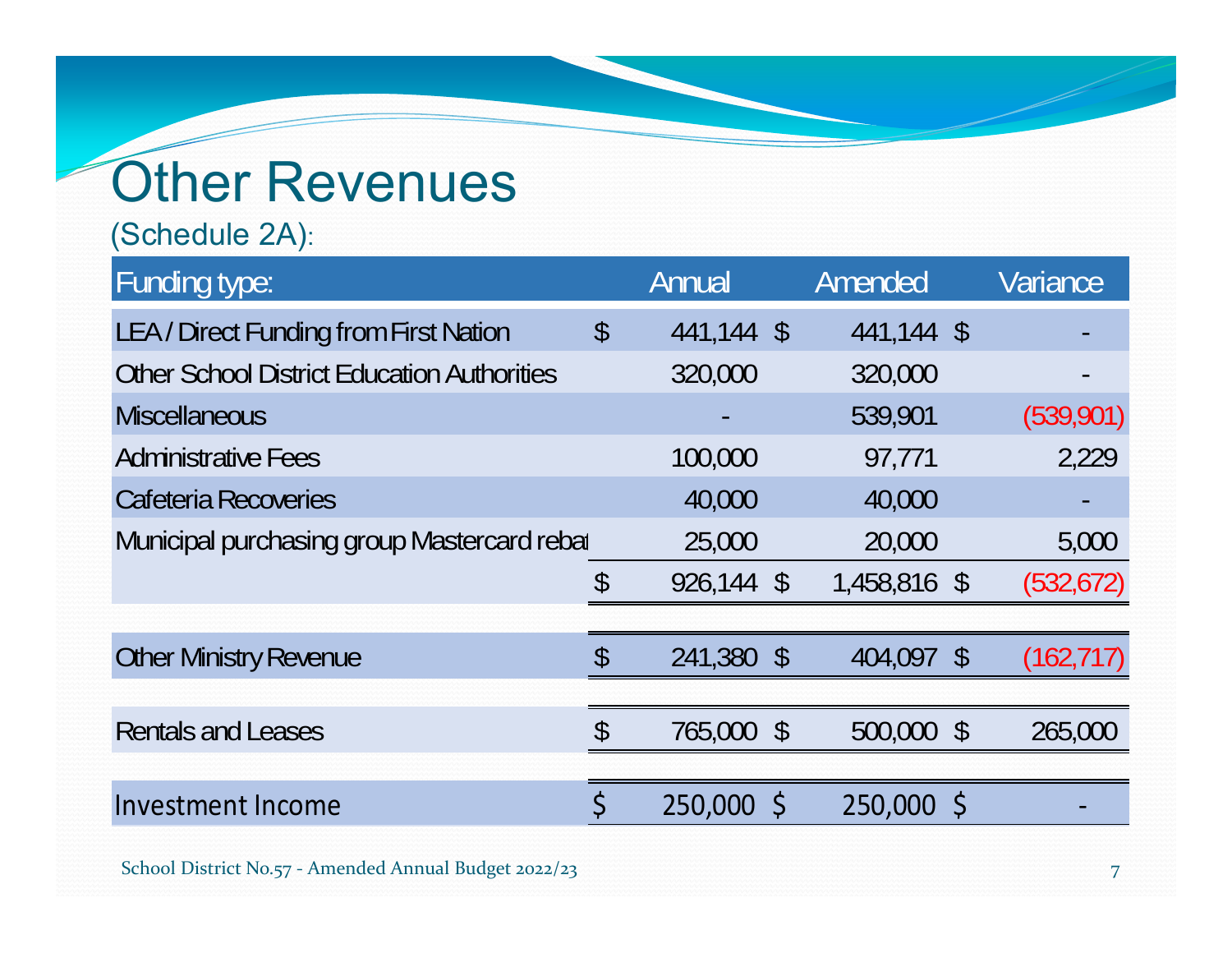### Operating expenses by Source (Schedule 2B)

|                              | Annual      |           | Amended     |            | Variance    |
|------------------------------|-------------|-----------|-------------|------------|-------------|
| <b>Salaries</b>              | 104,529,115 | 70.38% \$ | 106,376,114 | 69.73% \$  | (1,846,999) |
| <b>Benefits</b>              | 23,086,896  | 15.54%    | 23,982,798  | 15.72%     | (895, 902)  |
| <b>Salaries and Benefits</b> | 127,616,011 | 85.92%    | 130,358,912 | 85.45%     | (2,742,901) |
| <b>Services and Supplies</b> | 20,904,488  | 14.08%    | 22,189,128  | 14.55%     | (1,284,640) |
|                              | 148,520,499 | 100.00%   | 152,548,040 | 100.00% \$ | (4,027,541) |



- Salaries and Benefits
- Services and Supplies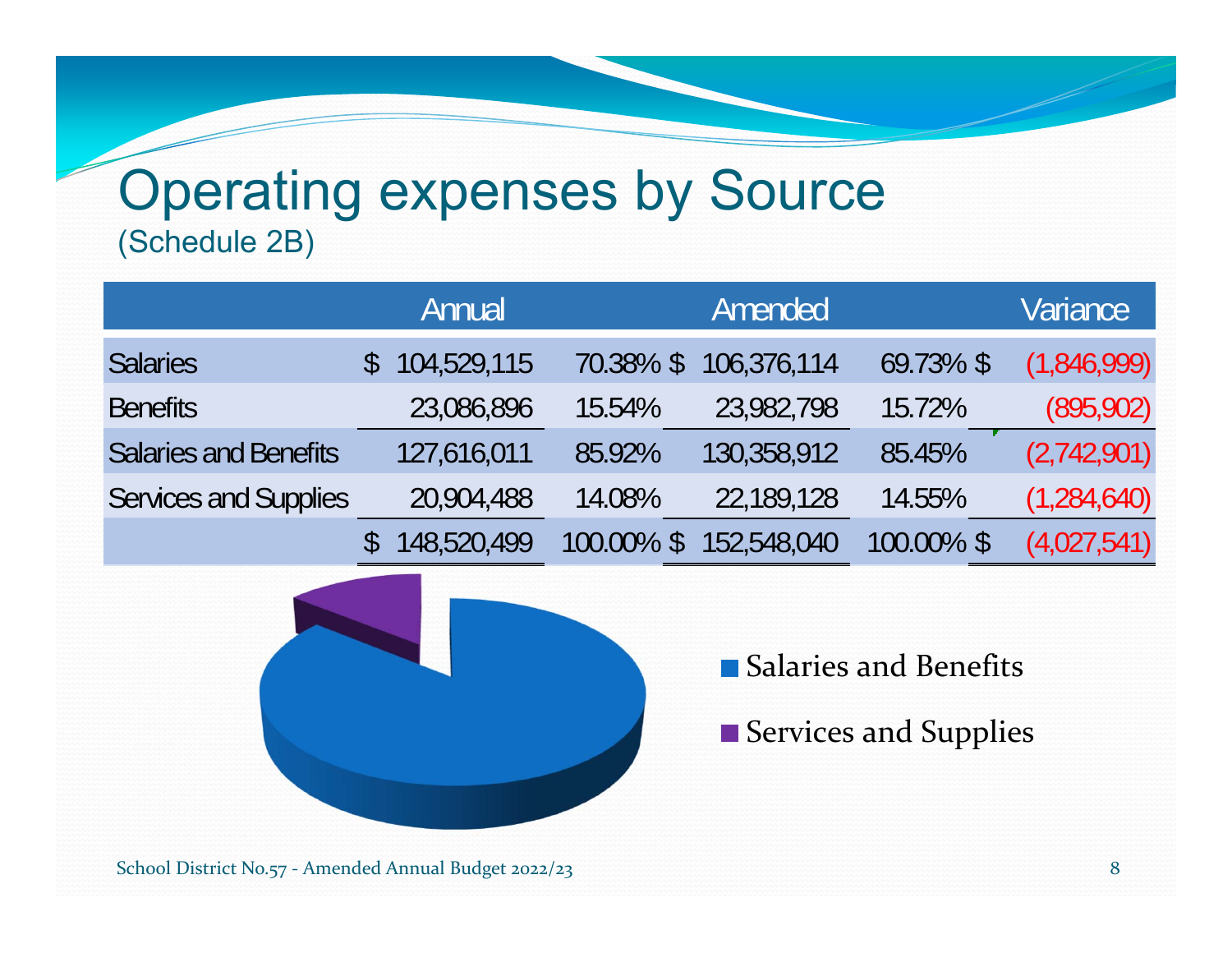#### Operating expenses by Function (Schedule 2C)

|                                | Annual      |                          | Amended     |            | Variance    |
|--------------------------------|-------------|--------------------------|-------------|------------|-------------|
| <b>Instruction</b>             | 115,337,266 | 77.66% \$                | 120,297,087 | 78.86% \$  | (4,959,821) |
| <b>District Administration</b> | 7,042,005   | 4.74%                    | 7,233,440   | 4.74%      | (191, 435)  |
| Operations and Maintenance     | 20,383,374  | 13.72%                   | 20,439,854  | 13.40%     | (56, 480)   |
| Transportation                 | 5,757,854   | 3.88%                    | 4,577,659   | 3.00%      | 1,180,195   |
|                                | 148,520,499 | 100.00%<br>$\mathcal{S}$ | 152,548,040 | 100.00% \$ | (4,027,541) |



- **Instruction**
- **Operations and Maintenance**
- District Administration
- **Transportation and Housing**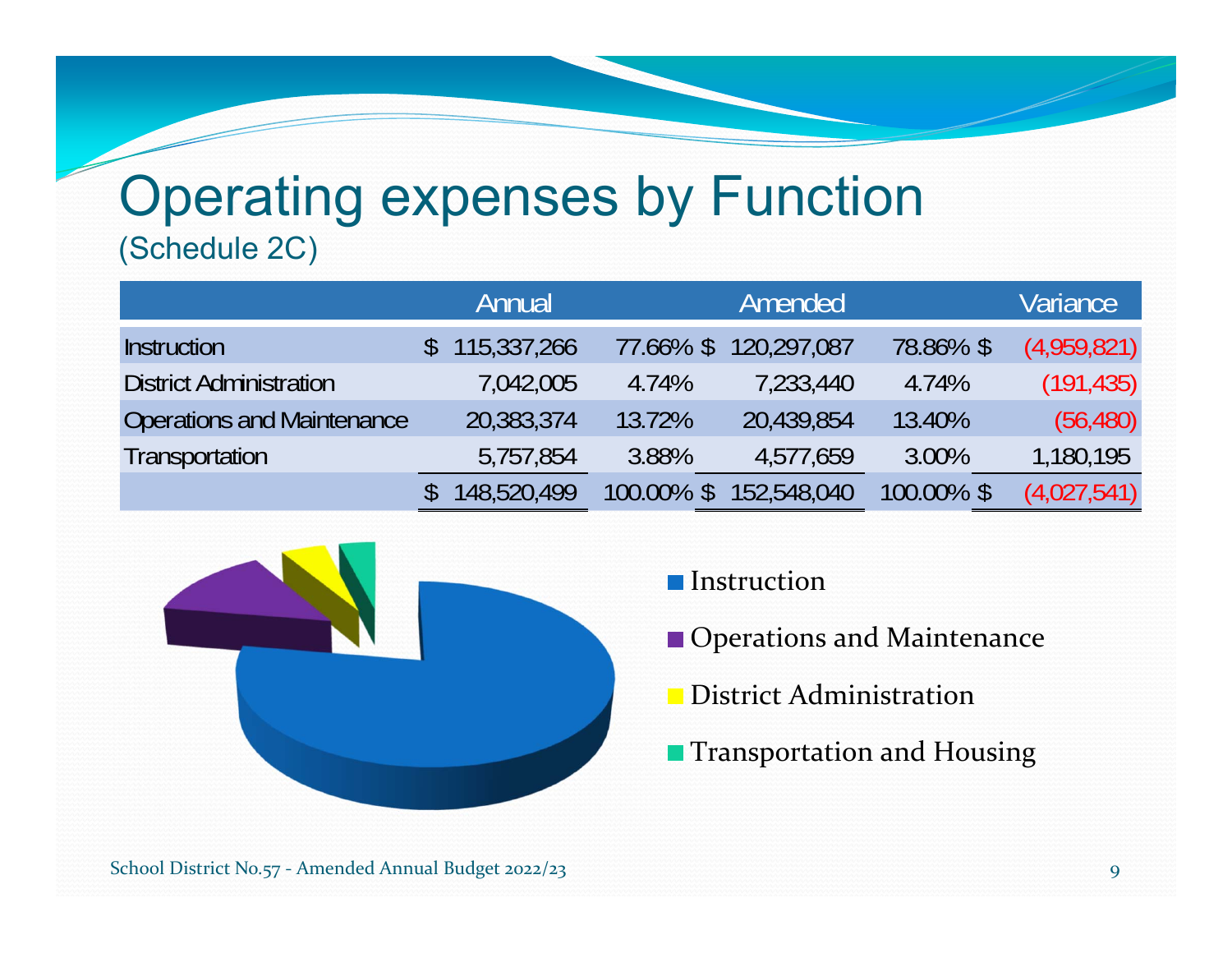### Operating - Use of Surplus (Schedule 2)

|                                            | Annual                   |               | Amended      | Variance    |
|--------------------------------------------|--------------------------|---------------|--------------|-------------|
| Internally restricted due to:              |                          |               |              |             |
| operations spanning the school year        | \$<br>335,854            | $\mathcal{S}$ | 2,657,130 \$ | (2,321,276) |
| anticipated unusual expenses identified by |                          |               | 350,000      | (350,000)   |
| senior management                          |                          |               |              |             |
| the nature of constraints on the funds     | $\overline{\phantom{a}}$ |               | 1,945,918    | (1,945,918) |
|                                            | 335,854                  |               | 4,953,048    | (4,617,194) |



- Operations spanning the school year
- Unusual expenses identified by senior manangment
- Nature of constraints on the funds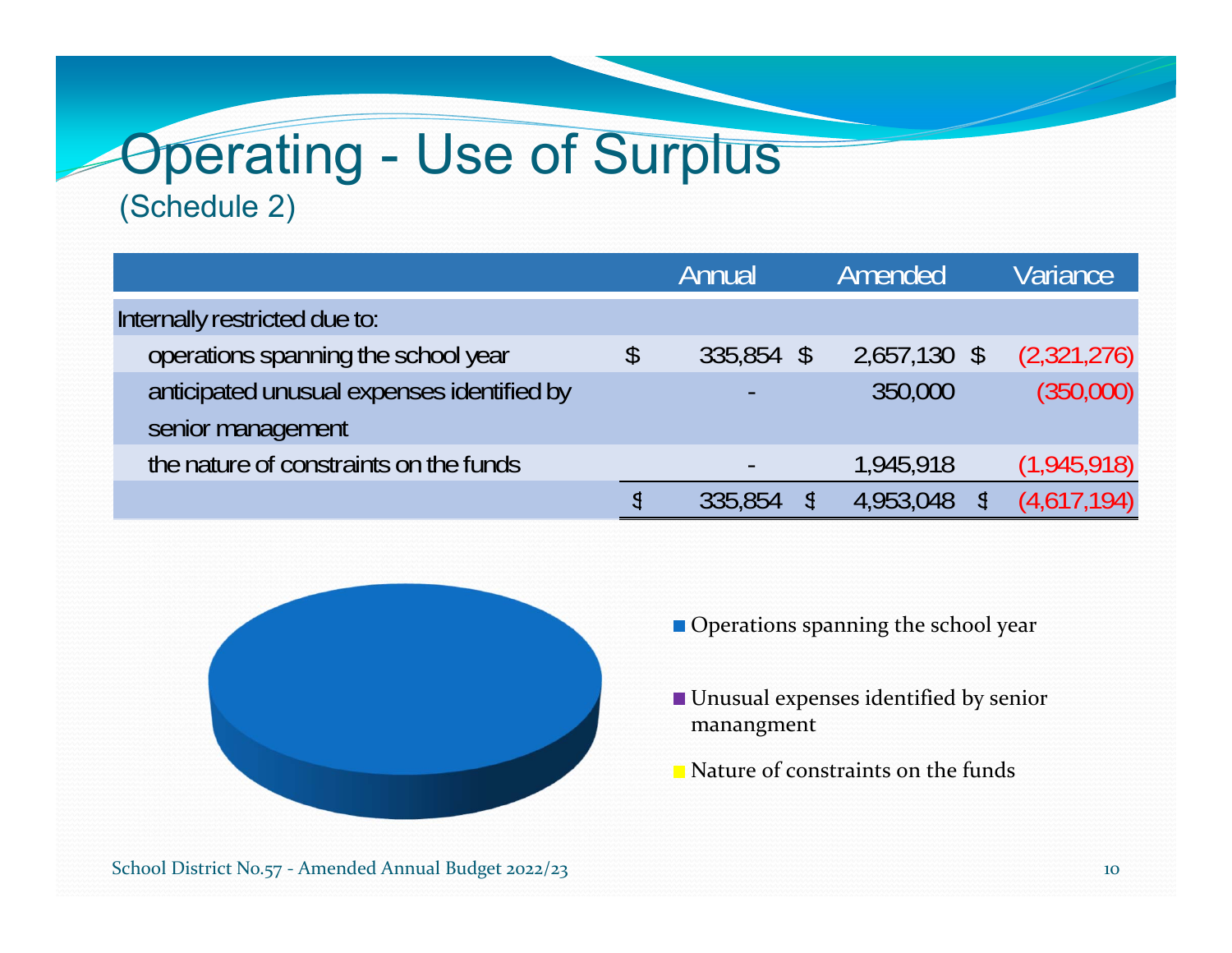#### Special Purpose Fund Revenue by Source (Schedule 3)

|                              | Annual     | Amended         | Variance    |
|------------------------------|------------|-----------------|-------------|
| Ministry of Education Grants | 15,282,583 | $16,776,662$ \$ | (1,494,079) |
| Other Revenue                | 2,057,000  | 2,083,372       | (26, 372)   |
| Investment Income            | 3,000      | 22,000          | (19,000)    |
|                              | 17,342,583 | 18,882,034      | (1,539,451) |



- **Ministry of Education Grants**
- Other Revenue
- Investment Income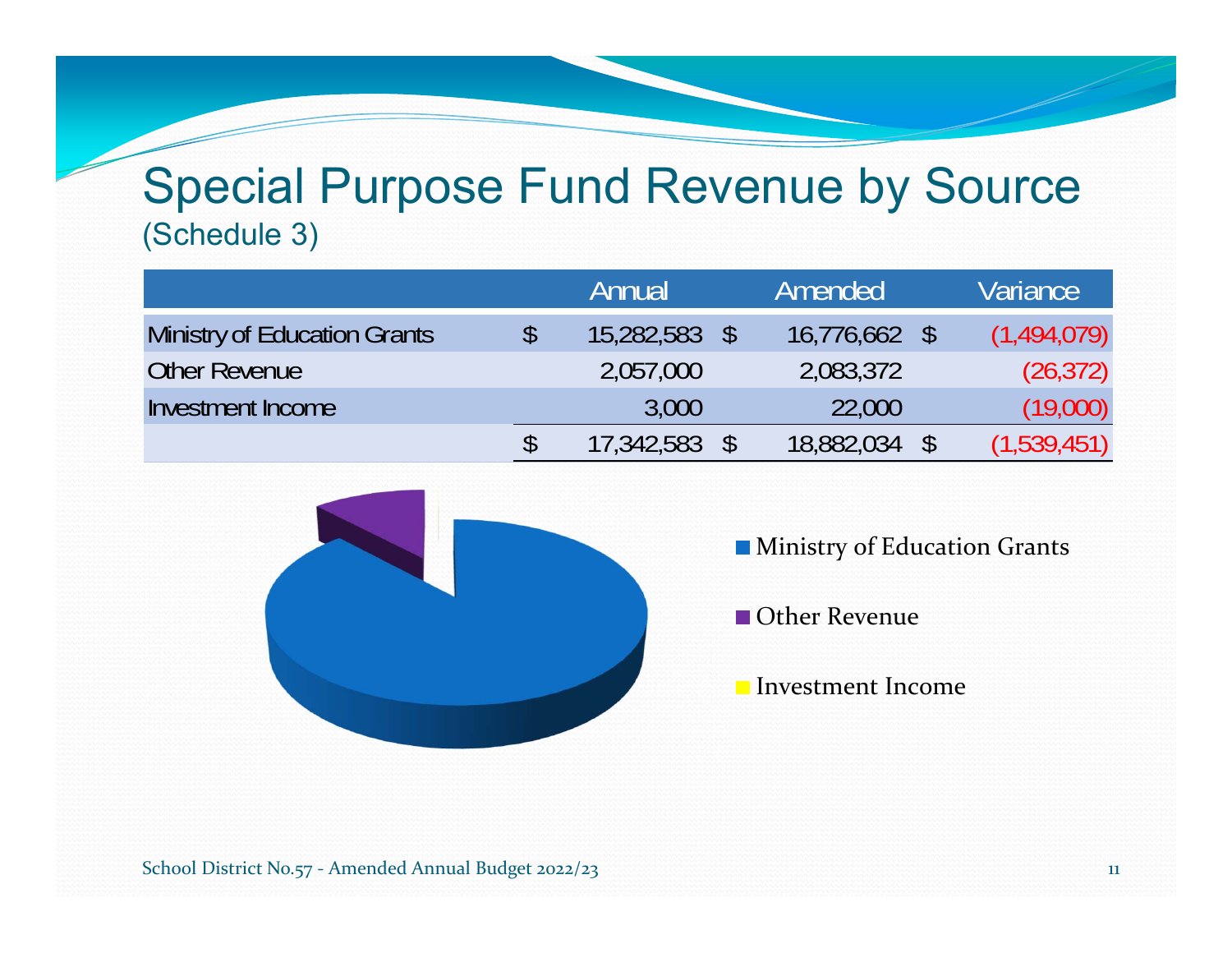#### Special Purpose Fund Expenses by Function (Schedule 3)

|                                   | Annual                       | Amended    | Variance    |
|-----------------------------------|------------------------------|------------|-------------|
| <b>Instruction</b>                | \$<br>$16,591,126$ \$        | 17,999,594 | (1,408,468) |
| <b>District Administration</b>    | 84,114                       | 97,771     | (13,657)    |
| <b>Operations and Maintenance</b> | 667,343                      | 653,144    | 14.199      |
| <b>Transportation and Housing</b> | $\qquad \qquad \blacksquare$ | 131,525    | (131, 525)  |
|                                   | 17,342,583                   | 18,882,034 | (1,539,451) |



- **Instruction**
- Operations and Maintenance
- District Administration
- **Transportation and Housing**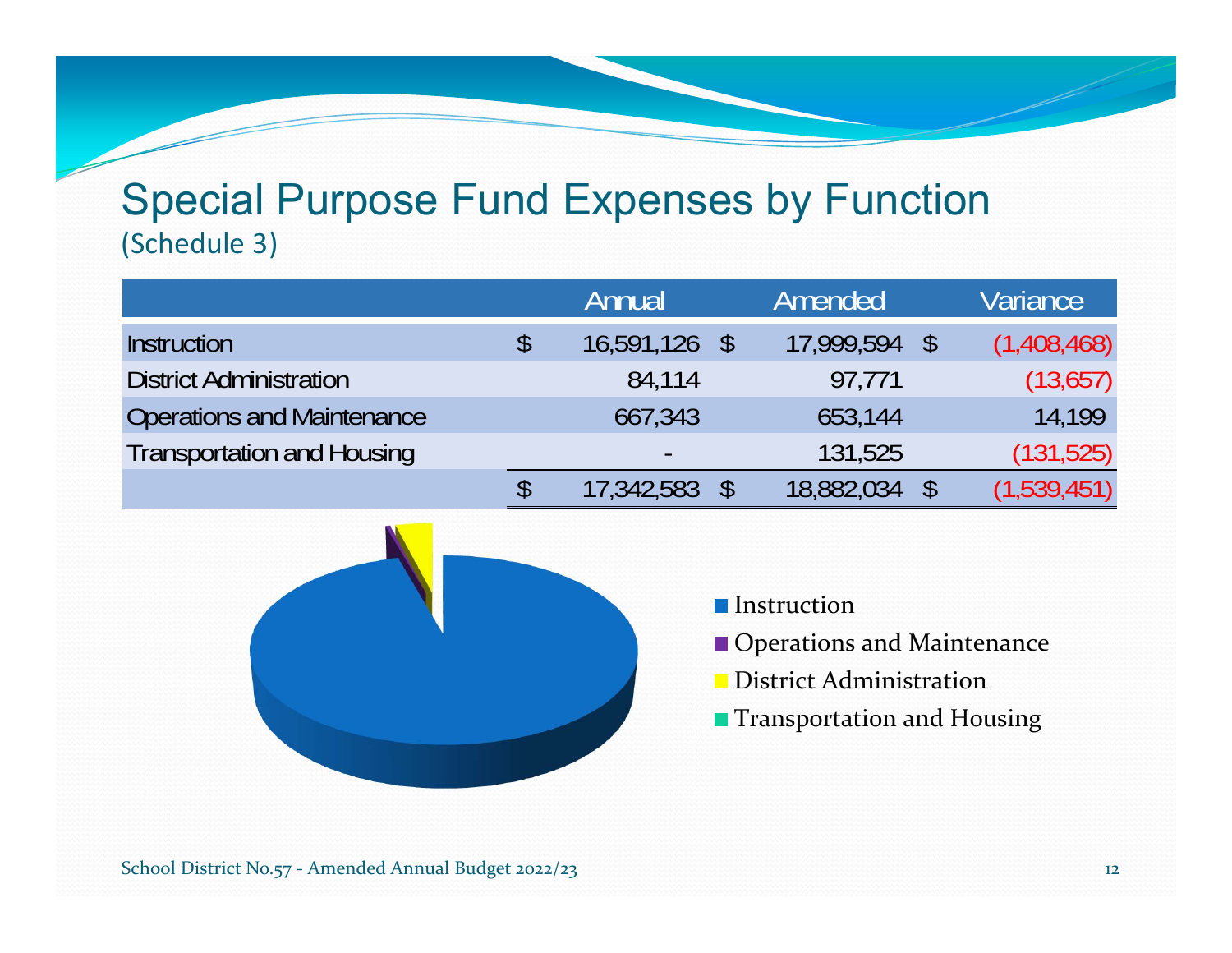### Capital Fund (Schedule 4)

| <b>Revenues</b>                                |                            | Annual           | Amended      | Variance       |
|------------------------------------------------|----------------------------|------------------|--------------|----------------|
| <b>Ministry of Education Grants</b>            | $\boldsymbol{\mathsf{S}}$  | 2,754,563 \$     | 2,768,762 \$ | (14, 199)      |
| Amortization of Deferred Capital Revenue       |                            | 4,283,966        | 4,246,987    | 36,979         |
| <b>Investment Income</b>                       |                            |                  |              | $\overline{0}$ |
|                                                | $\boldsymbol{\mathsf{\$}}$ | 7,038,529 \$     | 7,015,749 \$ | 22,780         |
| <b>Expenses</b>                                |                            |                  |              |                |
| <b>Operations and Maintenance</b>              | $\boldsymbol{\mathsf{\$}}$ | 2,754,563 \$     | 2,768,762 \$ | (14, 199)      |
| <b>Amortization of Tangible Capital Assets</b> |                            | 6,414,626        | 6,513,331    | (98, 705)      |
|                                                | $\boldsymbol{\mathsf{\$}}$ | 9,169,189 \$     | 9,282,093 \$ | (112, 904)     |
| <b>Transfers</b>                               |                            |                  |              |                |
| <b>Tangible Capital Assets Purchased</b>       | $\mathcal{S}$              | 472,626 \$       | 1,360,576 \$ | (887,950)      |
| <b>Transfers to Local Capital</b>              |                            |                  |              | $\cup$         |
|                                                | \$                         | 472,626 \$       | 1,360,576 \$ | (887, 950)     |
| <b>Budgeted Surplus (Deficit)</b>              | \$                         | $(1,658,034)$ \$ | (905,768) \$ | (752,266)      |